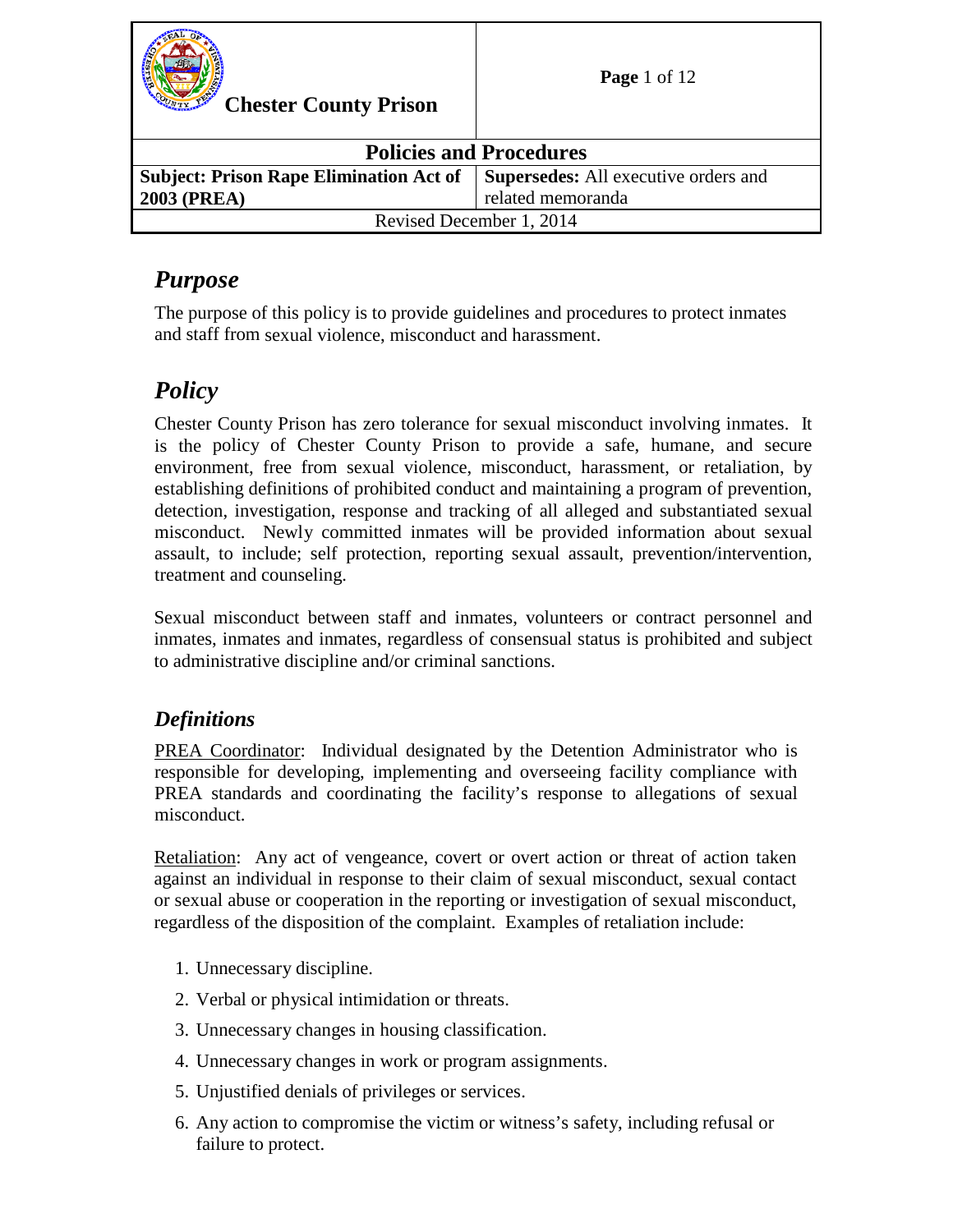

**Chester County Prison** Page 2 of 12

## **Policies and Procedures**

**Subject: Prison Rape Elimination Act of 2003 (PREA) (continued)**

Sexual Acts: Any contact between the sex organ of one person and the sex organ, mouth or anus of another person, or any intrusion of any part of the body of one person, or any object into the sex organ, mouth, or anus of another person.

Sexual Contact: Intentional touching, either directly or through the clothing of the genitalia, anus, groin, breast, inner thigh, or buttocks of a person other than by staff for medical purposes or for purposes of performing legitimate policy authorized searches.

Sexual Harassment: For purposes of this policy sexual harassment includes comments of a sexual nature; demeaning references to gender; lewd remarks about clothing, body or appearance; profane or obscene language or gestures; and displaying sexually oriented images.

Sexual Misconduct: All forms of sexual behavior prohibited by this policy, including sexual abuse, sexual harassment, sexual acts and sexual contact regardless of whether it is consensual. Examples of sexual misconduct include:

- 1. Requests for sexual favors, sexual acts or sexual contact.
- 2. Influencing, promising or threatening an inmate's safety, custody or security level, including recommendations for court actions, privacy, housing, privileges, work detail or program status in exchanges for sexual favors.
- 3. Promise of protection in exchange for sexual favors.
- 4. Statements, comments or innuendo made directly or indirectly concerning the sexual orientation or perceived sexual orientation of any person.
- 5. Intimate or close relationships with an inmate defined as any relationship beyond the boundaries of a professional relationship.
- 6. Intimate conversation or correspondence with an inmate.
- 7. Exchanging letters, pictures, phone numbers, addresses, email addresses or other personal information with inmates.
- 8. Unreasonable invasion of an inmate's privacy such as inappropriate viewing of any inmate. Except in exigent circumstances or during routine cell checks, inmates shall not be subject to cross gender viewing while changing clothes, performing bodily functions, showering, or at any other time when their genitalia, breasts or buttocks may be exposed.
- 9. Any verbal, non-verbal or physical conduct which is sexual in nature or sexually suggestive.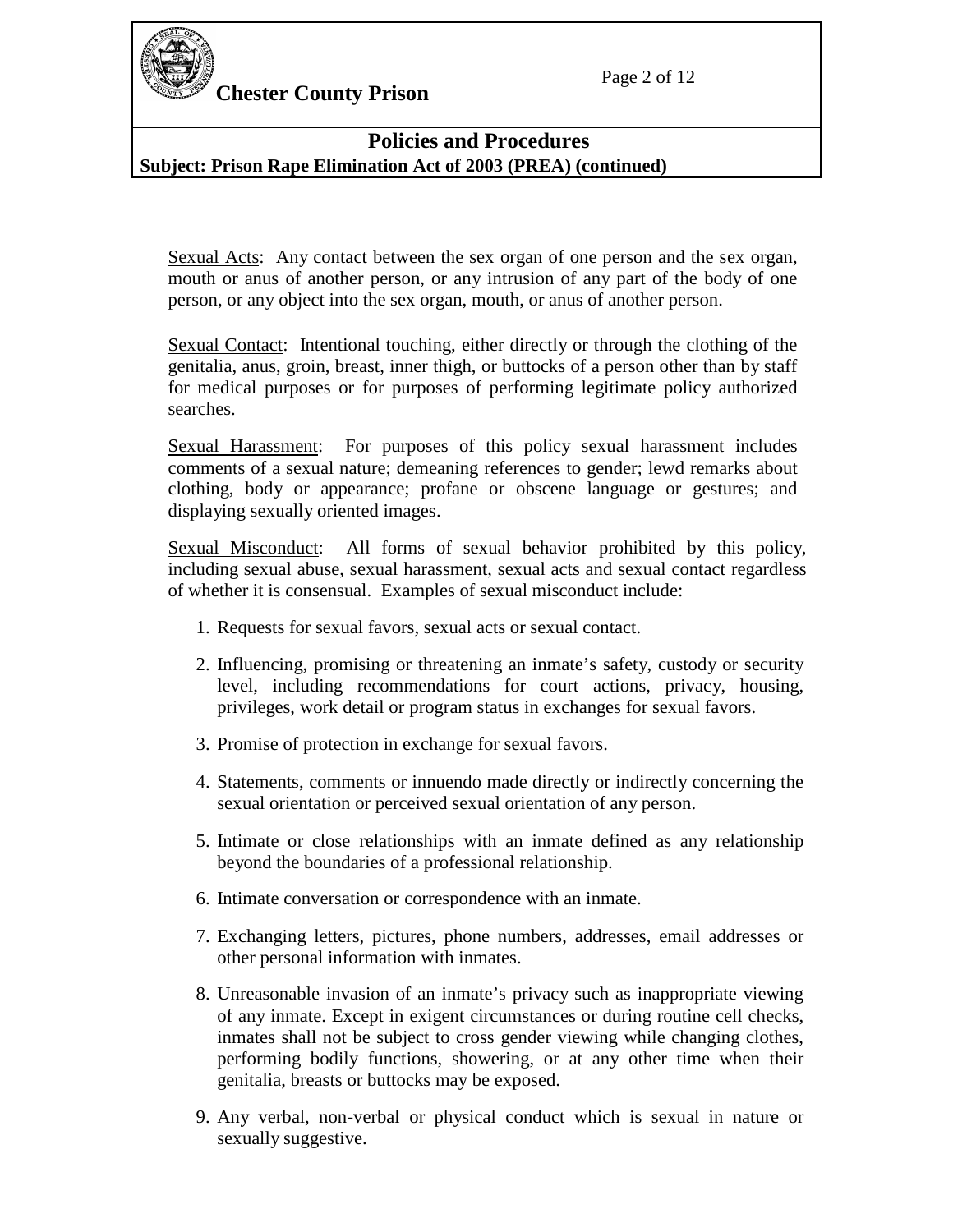

## **Policies and Procedures**

**Subject: Prison Rape Elimination Act of 2003 (PREA) (continued)**

- 10. Creating an intimidating, hostile or offensive environment by engaging in or permitting sexually offensive behavior or language that is directed at or observable by inmate's or others.
- 11. Kissing, hugging fondling or other touching of an individual's breast, genital, anal or other intimate area either directly or through clothing for sexual arousal, gratification, abuse or assault of either party.
- 12. Rape, sexual assault, sexual intercourse, oral sex, anal sex, vaginal sex.
- 13. Sex or penetration with any object or body part.

Victim: Any person who has been the target of sexual misconduct.

Victim Support Person: An individual designated by the Detention Center Administrator who has been specially trained to support a victim during investigation of alleged sexual acts or contact.

## *Procedural Overview*

## **A. Hiring and Promotion**

Chester County Prison prohibits the hiring and promotion of anyone who may have contact with inmates who:

- Has engaged in sexual abuse in a prison, jail, lockup community correction facility, juvenile facility, or other institution;
- Has been convicted of engaging or attempting to engage in sexual activity in the community facilitated by force, overt or implied threats of force or coercion, or if the victim did not consent or was unable to consent or refuse, or;
- Has been civilly or administratively adjudicated of engaging or attempting to engage in sexual activity in the community facilitated by force, overt or implied threats of force or coercion, or if the victim did not consent or was unable to consent or refuse.
- All prospective employees must clear a criminal records background check prior to being hired, and all current employees and contractors shall be subject to a criminal records background check at least every five years.

## B. **Training**

Training for Employees. All facility employees shall receive instruction related to this policy and the following critical subjects:

• The facility's zero tolerance policy for sexual misconduct.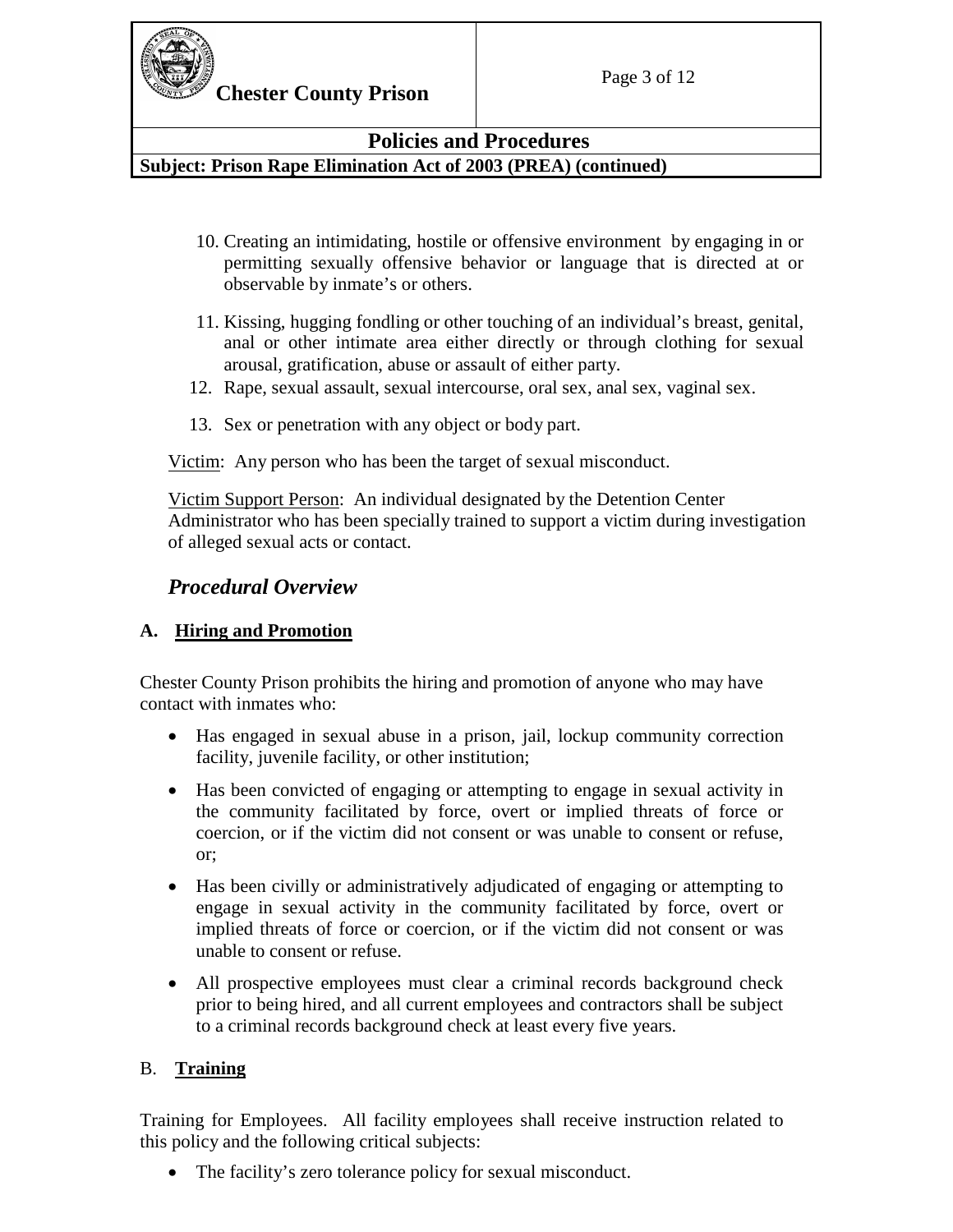

### **Policies and Procedures**

**Subject: Prison Rape Elimination Act of 2003 (PREA) (continued)**

- How employees should fulfill their responsibilities under the prison sexual misconduct prevention, detection, reporting, and response policies and procedures.
- Inmates' right to be free from sexual misconduct.
- The right of inmates and employees to be free from retaliation for reporting sexual misconduct.
- The dynamics of sexual misconduct in confinement.
- The common reactions of sexual misconduct victims.
- How to detect and respond to signs of threatened and actual sexual misconduct.
- How to avoid inappropriate relationships with inmates.
- How to communicate effectively and professionally with inmates, including lesbian, gay, bisexual, transgender, intersex, or gender nonconforming inmates.

Upon entry into the prison all new employees will receive this training as part of their initial Officer Basic Training or Orientation. Current employees will receive this training within one year of implementation of this policy.

- As part of their annual in-service training all employees shall receive refresher training on these subjects every year.
- **Specialized Training for PREA Coordinator, Investigator and Victim Support Personnel.** Specialized training is provided for employees who respond to incidents of sexual misconduct. This training includes facility policy, crime scene management, elimination of contamination, evidence collection protocol for confinement settings, techniques for interviewing sexual abuse victims, proper use of *Miranda* and *Garrity* warnings, and crisis intervention.
- **Training for Contractor, Volunteer, and Non-Employee Personnel with Inmate Contact.** Contractors who will have interaction with an inmate shall receive formal instructional handout with regards to the prison's policy, prohibited conduct, prevention, detection*,* response, and reporting of sexual misconduct prior to assuming responsibilities that include inmate contact. An informational handout will be provided to the volunteer and non-employee personnel. It may be tailored to reflect the extent of time they are in the facility and their length of access to inmates.
- **Medical and Mental Healthcare Personnel** will provide training for all of their staff in accordance with the PREA 2003 Standard. Upon conclusion of their training they will know: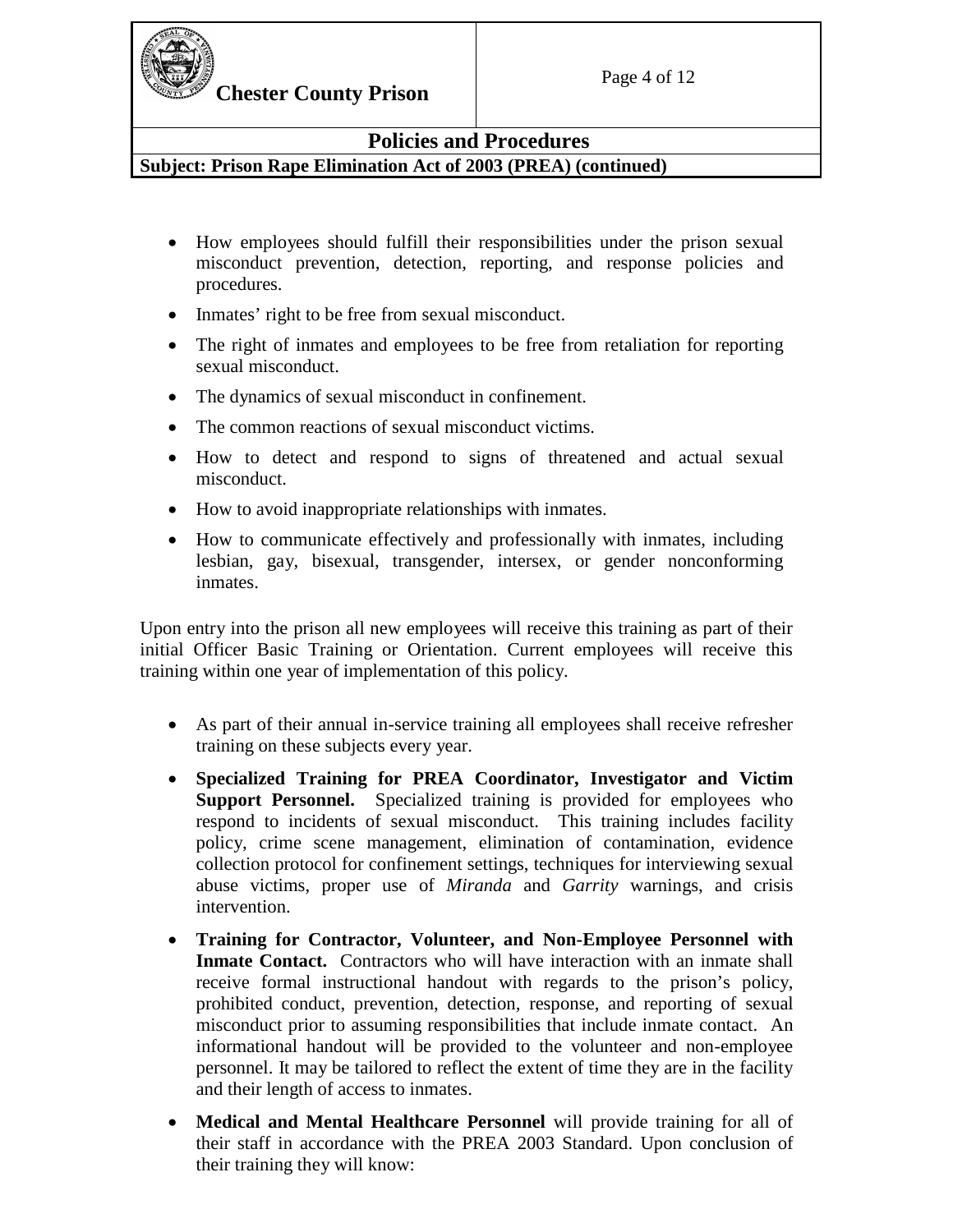

**Chester County Prison** Page 5 of 12

## **Policies and Procedures**

**Subject: Prison Rape Elimination Act of 2003 (PREA) (continued)**

- o How to detect and assess signs of sexual misconduct.
- o How to preserve physical evidence of sexual abuse.
- o How to respond effectively and professionally to victims of sexual misconduct.
- o How and to whom to report allegations or suspicions of sexual misconduct.
- **Lesson Plans and Materials.** All lesson plans or materials used for training on sexual assault and abuse shall be approved by the Prison Administration.
- **Documentation.** Documentation confirming training for all employees is maintained by the facility. All contract agencies will be responsible to maintain their records confirming training.

#### C. **Inmate Orientation and Education.**

All individuals booked into the facility shall receive verbal and written information about sexual misconduct during their orientation. This information shall address:

- The Detention Center's program for prevention of sexual misconduct
- Methods of self-protection
- How to report sexual misconduct and retaliation
- Protection from retaliation
- Treatment and counseling

Information regarding these topics will be approved by the Warden or his designee and included in the Inmate Handbook, orientation materials, and on posters in visitation and housing areas in the facility.

Appropriate provisions shall be made as necessary for inmates not fluent in English and inmates with disabilities, (including, for example, inmates who are deaf or hard of hearing, those who are blind or have low vision, or those who have intellectual, psychiatric, or speech disabilities) so that all inmates have an equal opportunity to participate in or benefit from all aspects of the facility's efforts to prevent, detect, and respond to sexual abuse and harassment. At no time shall inmate interpreters be employed for this purpose, absent exigent circumstances

Inmates detained solely for immigration violations shall be provided information on how to contact consular and/or Homeland Security officials.

The facility will maintain documentation of inmate receipt of this information.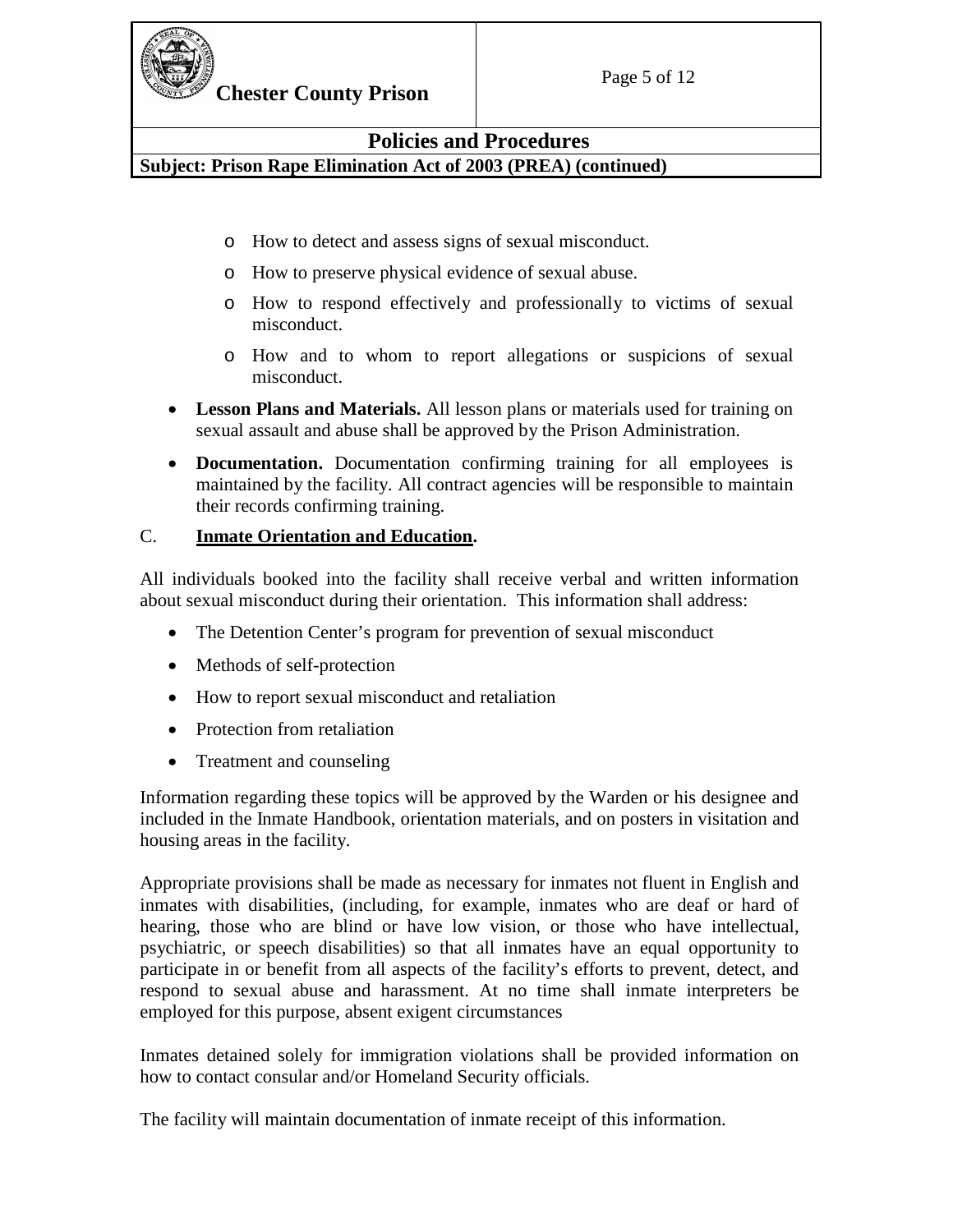

### **Policies and Procedures Subject: Prison Rape Elimination Act of 2003 (PREA) (continued)**

### D. **Screening/Assessing Inmates at Intake**

All inmates booked into the facility are screened for potential vulnerabilities or tendency to act out with sexually aggressive behavior within 72 hours of arrival at the facility.

Inmates identified as potential or confirmed victims of sexual assault or as having a tendency to act out with sexually aggressive behavior shall be considered for protective custody placement or placement in a special custody unit or other appropriate setting.

Inmates shall not be subject to disciplinary action for failing to answer questions regarding disabilities, sexual orientation or perception, past sexual victimization, or perception of vulnerability.

Inmates shall not be placed in involuntary protective custody unless all other available alternatives have been examined and found to be unsuitable to maintain separation from likely abusers.

#### E. **Additional Screening/Assessing**

Inmates identified as high risk with a history of sexually assaultive behavior or who have been identified as at risk for sexual victimization are assessed by a mental health or other qualified health professional. Such inmates will also be monitored by mental health services and provided with counseling.

If at any time an inmate is identified as a sexual predator or as a victim/potential victim, the inmate shall be re-evaluated for appropriate housing, available programs, monitoring and counseling.

#### F. **Recommendation for Special Housing**

Based on their observation of the inmate's behavior or at the inmate's request, any employee may make a referral for alternative housing. These recommendations can be based on concerns that an inmate may be at significant risk of sexual victimization.

This recommendation shall be documented on the Mental Health Referral Form.

#### G. **Sexual Misconduct Between Inmates and Non-Inmates**

Chester County has zero tolerance for sexual misconduct between inmates and noninmates. Sexual misconduct perpetrated by non-inmates is contrary to the policies of this prison and professional ethics that all employees are bound to uphold. Any such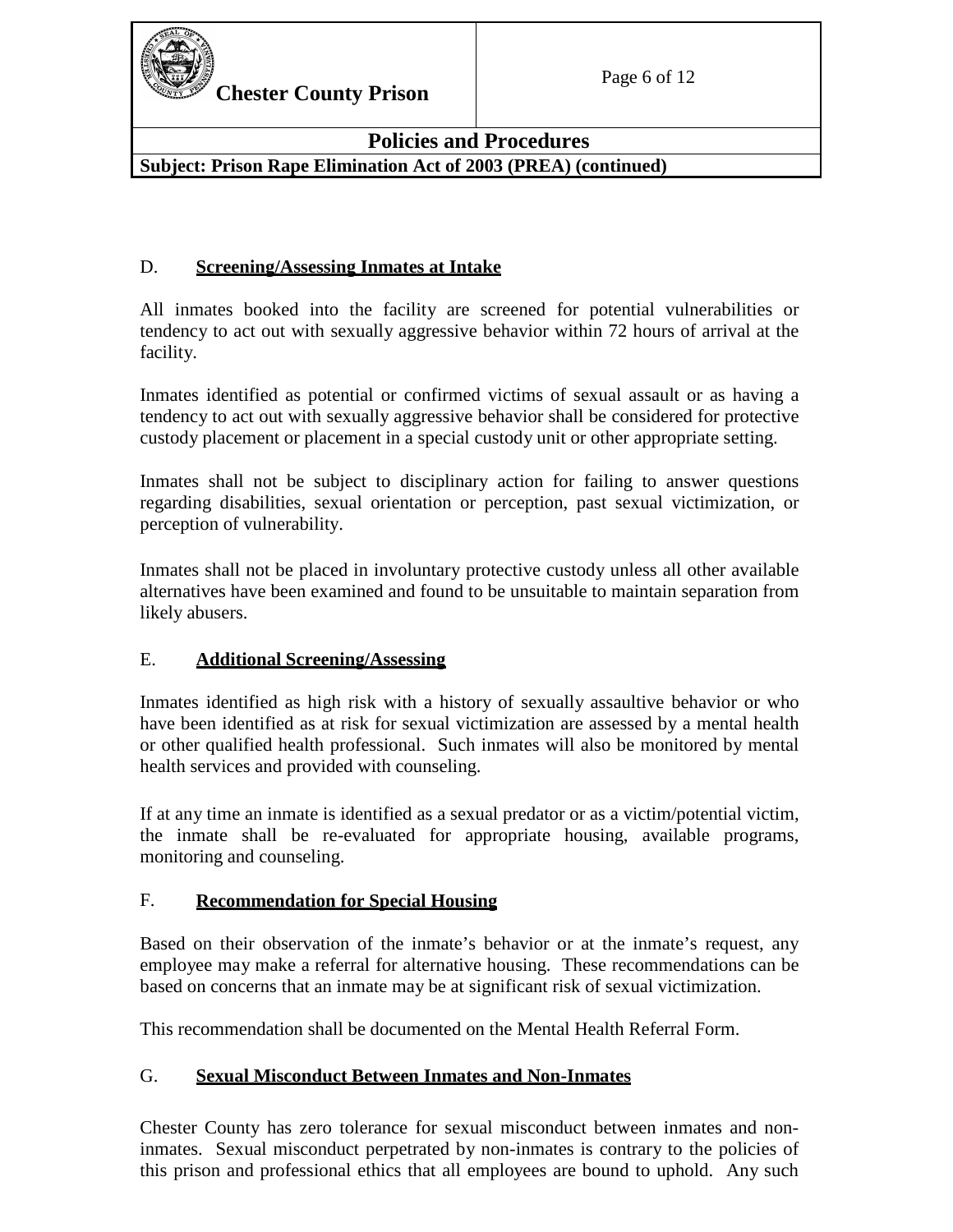

## **Policies and Procedures**

**Subject: Prison Rape Elimination Act of 2003 (PREA) (continued)**

conduct by staff is cause for disciplinary action up to and including termination. Any such conduct by a contractor or volunteer is cause for termination of access to Chester County Prison.

There is no consensual sex in a custodial or supervisory relationship as a matter of law. A sexual act with an inmate by a person in a position of authority over the inmate is a felony subject to criminal prosecution. **Pa Crimes Code § 3124.2.**

Retaliation against inmates who refuse to submit to sexual activity, or retaliation against individuals (including witnesses) because of their involvement in the reporting or investigation of sexual misconduct is also prohibited and possible grounds for disciplinary action, including termination and/or criminal prosecution.

Failure of employees to report incidents of sexual misconduct is cause for disciplinary action, including termination of employment.

Cases involving sexual misconduct may be referred to the County Detectives for investigation and possible prosecution.

Inmates who knowingly make false allegations of sexual misconduct are subject to discipline

#### H. **Sexual Misconduct Between Inmates**

Sexual contact, sexual acts, and other sexual misconduct between Inmates are prohibited by this policy regardless of whether it is alleged to be consensual.

Inmate aggressors are subject to discipline.

Inmates or staff who report sexual misconduct, or inmates who have been reported to have suffered sexual misconduct are protected from retaliation, and inmates or staff who engage in retaliation are subject to discipline.

- For at least 90 days following a report of sexual abuse, the conduct and treatment of inmates or staff who reported the sexual abuse and of inmates who were reported to have suffered sexual abuse shall be monitored to see if there are changes that may suggest possible retaliation by inmates or staff, and action shall be taken promptly to remedy any such retaliation. Items to be monitored should include any inmate disciplinary reports, housing, or program changes, or negative performance reviews or reassignments of staff. Monitoring shall continue beyond 90 days if the initial monitoring indicates a continuing need.
- In the case of an inmate's potential exposure to retaliation, the block supervisor shall monitor events in order to insure against such.
- In the case of a staff member's potential exposure to retaliation, the PREA Compliance Manager shall monitor events to insure against such.

Inmates who knowingly make false allegations of sexual misconduct are subject to discipline.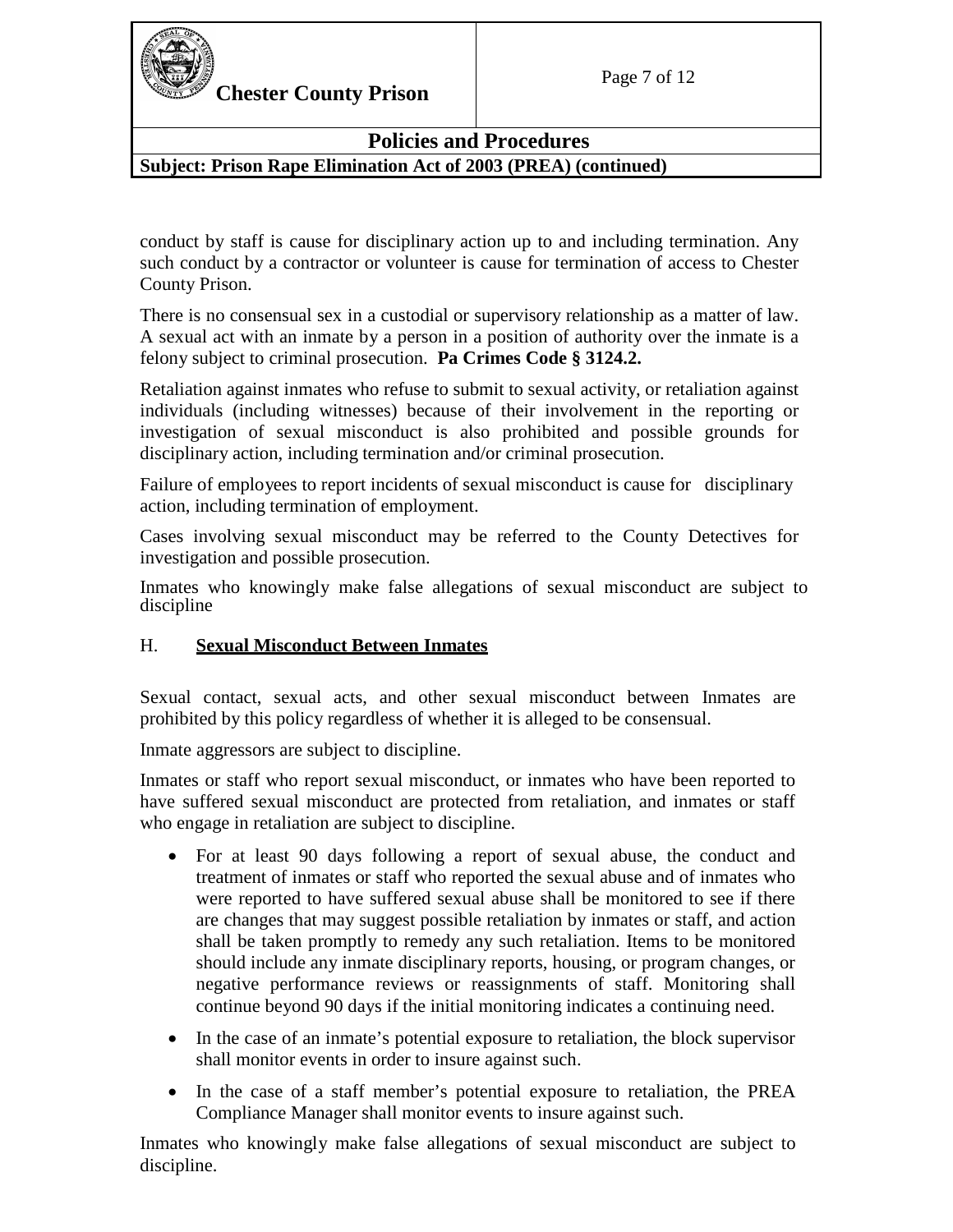

## **Policies and Procedures Subject: Prison Rape Elimination Act of 2003 (PREA) (continued)**

## I. **Supervision and Monitoring**

Security Supervisors will conduct and document unannounced rounds to identify and deter staff sexual misconduct. Staff is prohibited from alerting other staff members that such supervisory rounds are occurring unless such announcement is related to the legitimate operational functions of the facility.

## J. **Reporting and Investigation**

All staff, contractors and volunteers have a duty to immediately report to the Duty Officer and PREA Coordinator any knowledge, suspicion, or information regarding sexual misconduct involving an inmate and/or any retaliation or neglect in violation of this policy.

First Responder Instructions—All Alleged Sexual Misconduct.

- An inmate may report sexual misconduct or threats of sexual misconduct to any staff member or non-inmate. Any staff member or non- inmate who receives a report of sexual misconduct, whether verbally or in writing, shall immediately notify the shift supervisor and complete an incident report. The shift supervisor shall immediately notify the Warden, Prison Administrators and PREA Coordinator and shall ensure that the alleged victim and aggressor are physically separated, either through the placement of one or both in the special management unit or some other effective means.
- The PREA Coordinator shall direct the facility's response to all allegations of sexual misconduct, including prompt assignment of a Victim Support Person, Investigator, and/or referral to medical/mental health services when warranted.
- In every case where the alleged aggressor is an employee, there will be no contact between the alleged aggressor and the alleged victim without the approval of the Warden.
- Allegations of sexual misconduct shall be treated with discretion and, to the extent permitted by law, confidentiality. Individuals who fail to keep allegations of sexual misconduct confidential are subject to discipline.

First Responder Instructions--Allegations Involving Abuse, Assault or other Sexual Acts or Contact.

• Advise the victim not to shower or otherwise clean themselves, or if the assault was oral, not to eat, drink, brush their teeth, chew gum or otherwise take any action that could damage or destroy evidence.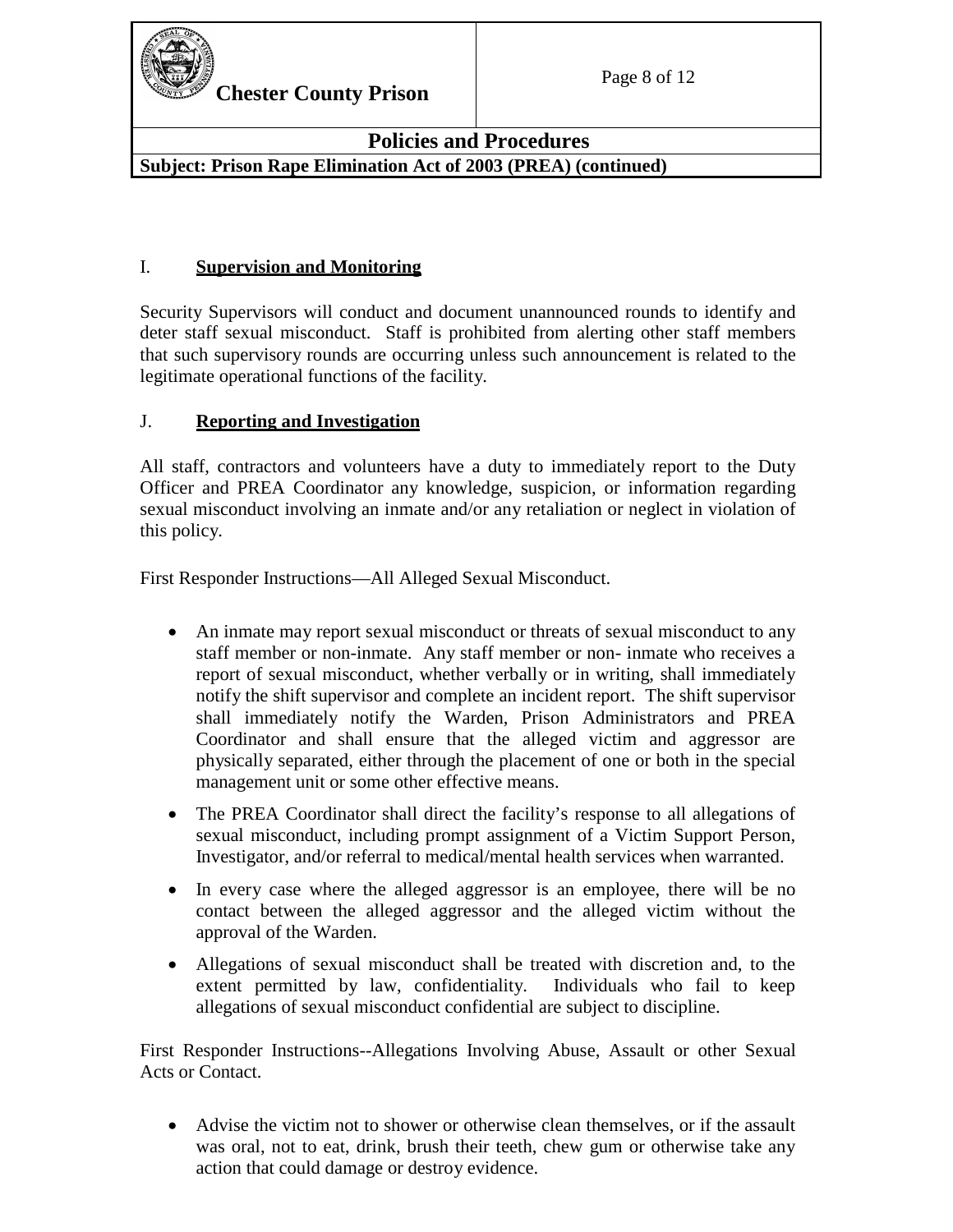

## **Policies and Procedures Subject: Prison Rape Elimination Act of 2003 (PREA) (continued)**

- Secure the scene of the alleged assault if feasible and secure any video footage.
- Notify the PREA Coordinator who along with the Legal Liaison will assume responsibility for handling the sexual misconduct allegations and who will, in consultation with the Warden or his designee decide whether to notify law enforcement. Cases involving alleged sexual acts will be reported to law enforcement.
- If the alleged assault occurred within the previous 96 hours arrangements shall be promptly made to have the alleged victim transported and examined at a local hospital. If the alleged assault occurred more than 96 hours before being reported, the PREA Coordinator in consultation with the Prison and Medical Health Care Administrators will determine whether to send the alleged victim to the hospital for examination by a Sexual Assault Nurse Examiner (SANE) or other qualified medical practitioner.

Reporting to Other Facilities

- Upon receiving an allegation that an inmate was sexually abused while confined at another facility, the Warden or his designee shall notify the head of the facility or appropriate office of the agency where the alleged abuse occurred.
- Such notification shall be provided as soon as possible, but no later than 72 hours after receiving the allegation.
- The Warden or his designee shall document that such notification has been provided.

Access to Emergency Medical and Mental Health Services.

- Alleged victims of sexual abuse shall receive timely, unimpeded access to emergency medical treatment and crisis intervention services, the nature and scope of which are determined by medical and mental health practitioners according to their professional judgment.
- If no qualified medical or mental health practitioners are on duty at the time a report of recent abuse is made, the PREA Coordinator shall take preliminary steps to protect the victim and shall immediately notify the appropriate medical and mental health practitioners.
- Alleged victims of sexual abuse shall be offered timely information about and timely access to emergency contraception and sexually transmitted infections prophylaxis, where medically appropriate.
- Treatment services shall be provided to the victim without financial cost and regardless of whether the victim names the abuser or cooperates with any investigation arising out of the incident.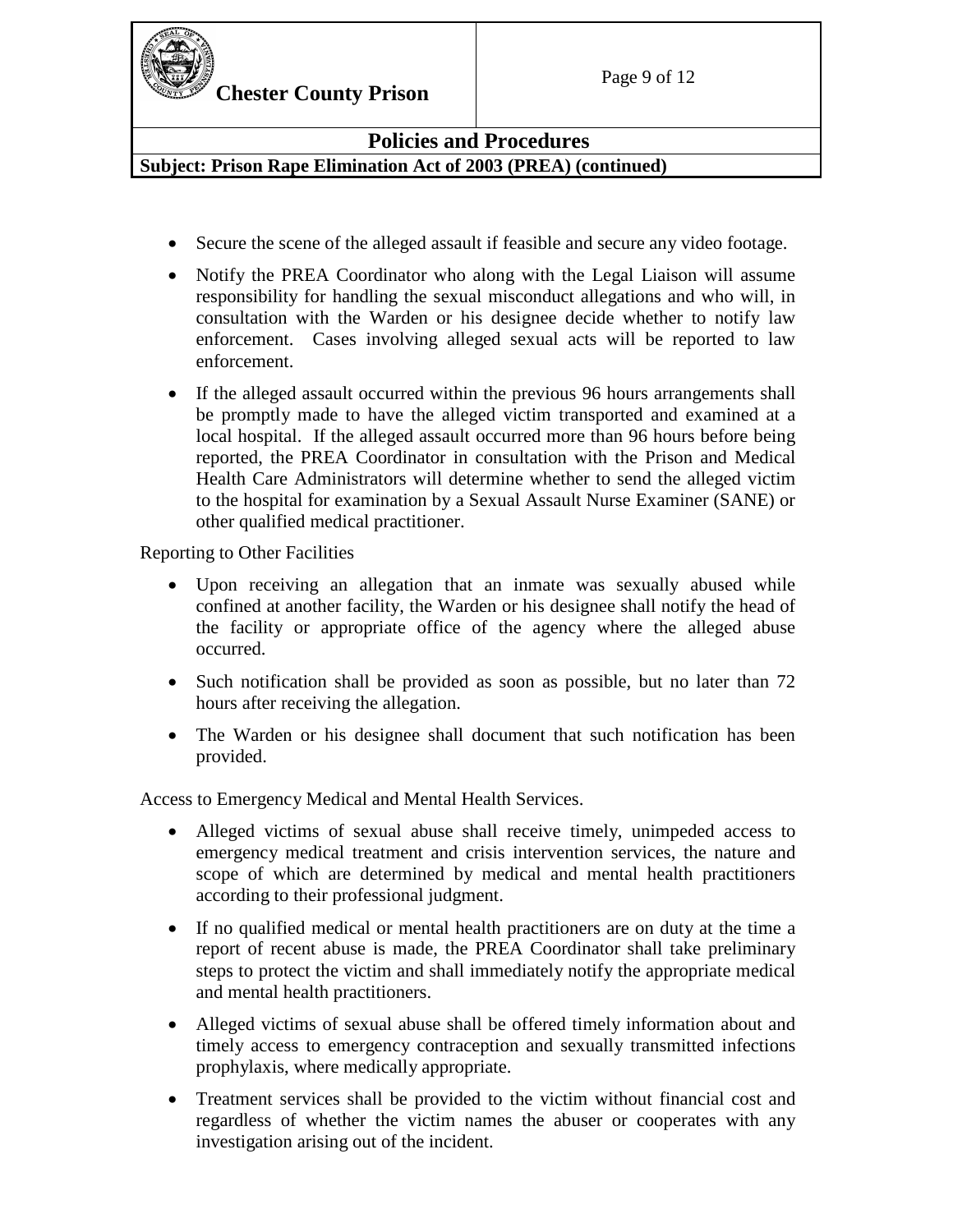

**Chester County Prison** Page 10 of 12

**Policies and Procedures**

**Subject: Prison Rape Elimination Act of 2003 (PREA) (continued)**

Ongoing Medical and Mental Health Care for Sexual Abuse Victims and Abusers

- The facility offers medical and mental health evaluation and, as appropriate, treatment to all inmates who have been victimized by sexual acts. When necessary and feasible, the evaluation and treatment of such victims shall include follow-up services, treatment plans, and referrals for continued care following their transfer to, or placement in, other facilities, or their release from custody.
- Alleged inmate victims of sexually abusive vaginal penetration while incarcerated shall be offered pregnancy tests.
- If pregnancy results from the conduct described in paragraph (c) of this section, such victims shall receive timely and comprehensive information about and timely access to all lawful pregnancy-related medical services.
- Alleged inmate victims of sexual abuse while incarcerated shall be offered tests for sexually transmitted infections as medically appropriate.
- Treatment services are provided to the victim without financial cost and regardless of whether the victim names the abuser or cooperates with any investigation arising out of the incident.
- The facility shall attempt to conduct a mental health evaluation of all known inmate-on-inmate abusers within 60 days of learning of such abuse history and offer treatment when deemed appropriate by mental health practitioners.

**Investigations.** All reports of sexual misconduct, sexual contact or sexual abuse must be considered credible and promptly investigated criminally and/or administratively without regard to whether:

- The inmates who are named in the allegation are in custody or not. Staff members named in the allegation are currently employed or not.
- The report of the allegation was made in a timely manner or not.
- The inmate reporting the allegation is known to have made past false allegations.
- The source of the allegation recants the allegations.
- The employee receiving the complaint believes or does not believe the allegations.

The Administrative Investigator is required to receive special training in conducting sexual abuse investigations in confinement and shall be responsible for conducting and fully documenting the investigation in accordance with prison's practice.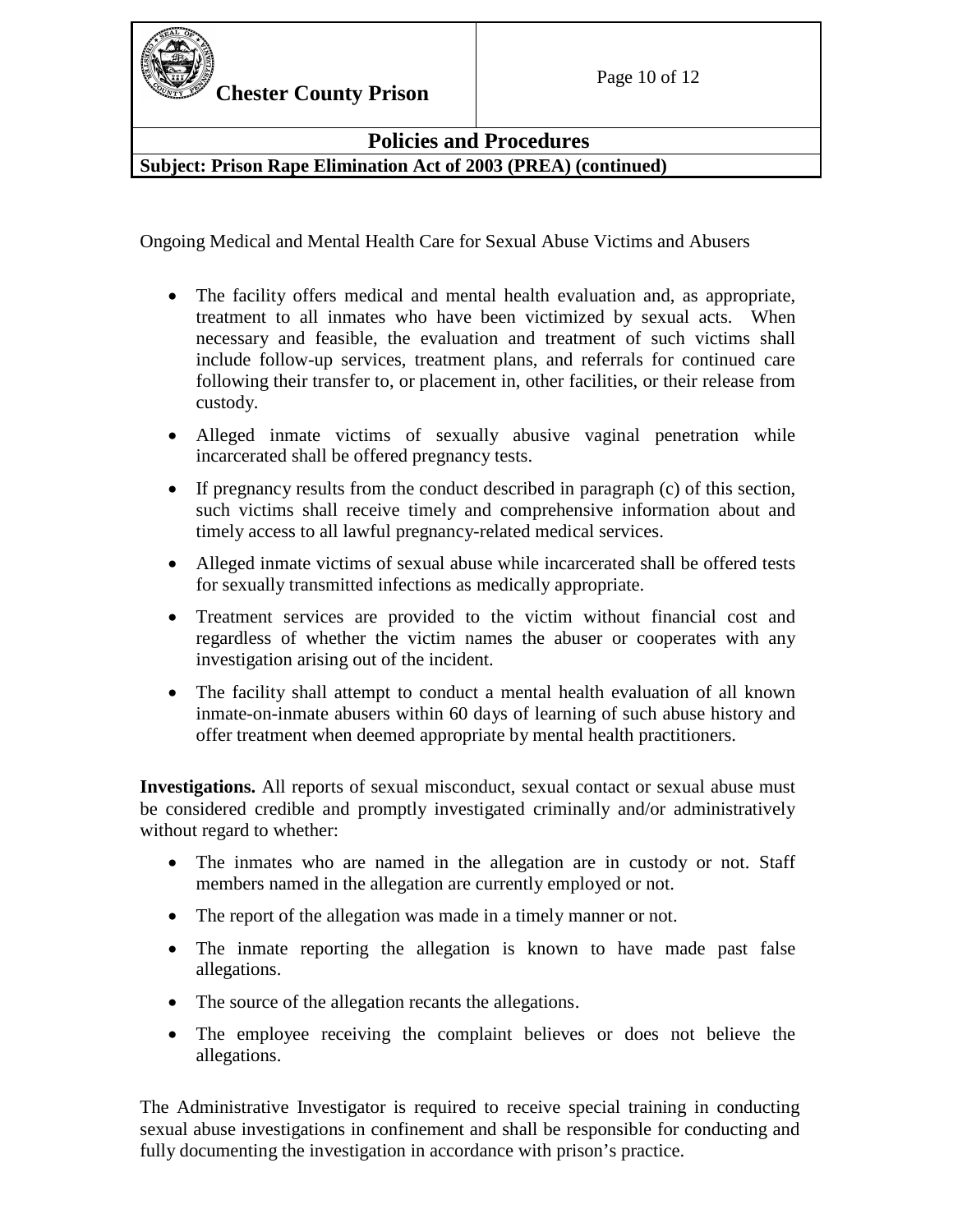

**Chester County Prison** Page 11 of 12

## **Policies and Procedures Subject: Prison Rape Elimination Act of 2003 (PREA) (continued)**

In determining whether an allegation of sexual abuse or sexual harassment is substantiated, the Administrative Investigator shall employ a standard of preponderance of evidence.

Allegations of sexual assault shall be referred to Chester County Detectives for investigation for possible criminal action.

**Victim Support Person.** When the victim alleges that a sexual act occurred, a designated victim support person shall be notified as soon as possible, but no later than the next business day. This person will consult with the investigator on the case and offer assistance to the alleged victim as is appropriate based on their training. The victim support person may sit in on administrative interviews of the victim but may not in any manner obstruct or interfere with the course of the investigation.

**Reporting to Inmates**. Inmates who are currently in the custody of the facility are entitled to know the outcome of investigation into their allegation as follows:

- Following an investigation into an inmate's allegation of sexual abuse in the facility, the PREA Coordinator or Prison Administrator shall inform the inmate whether the allegation was determined to be substantiated, unsubstantiated, or unfounded.
- If the inmate's allegation involved a staff member, the PREA Coordinator shall inform the inmate whenever:
	- o The staff member is no longer posted within the inmate's unit;
	- o The staff member is no longer employed at the facility;
	- o The staff member has been indicted on a charge related to sexual abuse within the facility; or
	- o The staff member has been convicted on a charge related to sexual abuse within the facility.
- If the allegation involved another inmate, the PREA Coordinator shall inform the alleged victim when:
	- o The alleged abuser has been indicted on a charge related to sexual abuse within the facility; or
	- o The alleged abuser has been convicted on a charge related to sexual abuse within the facility.
- All such notifications or attempted notifications shall be documented.
- The facility's obligation to report under this standard terminates if the inmate is released from custody.